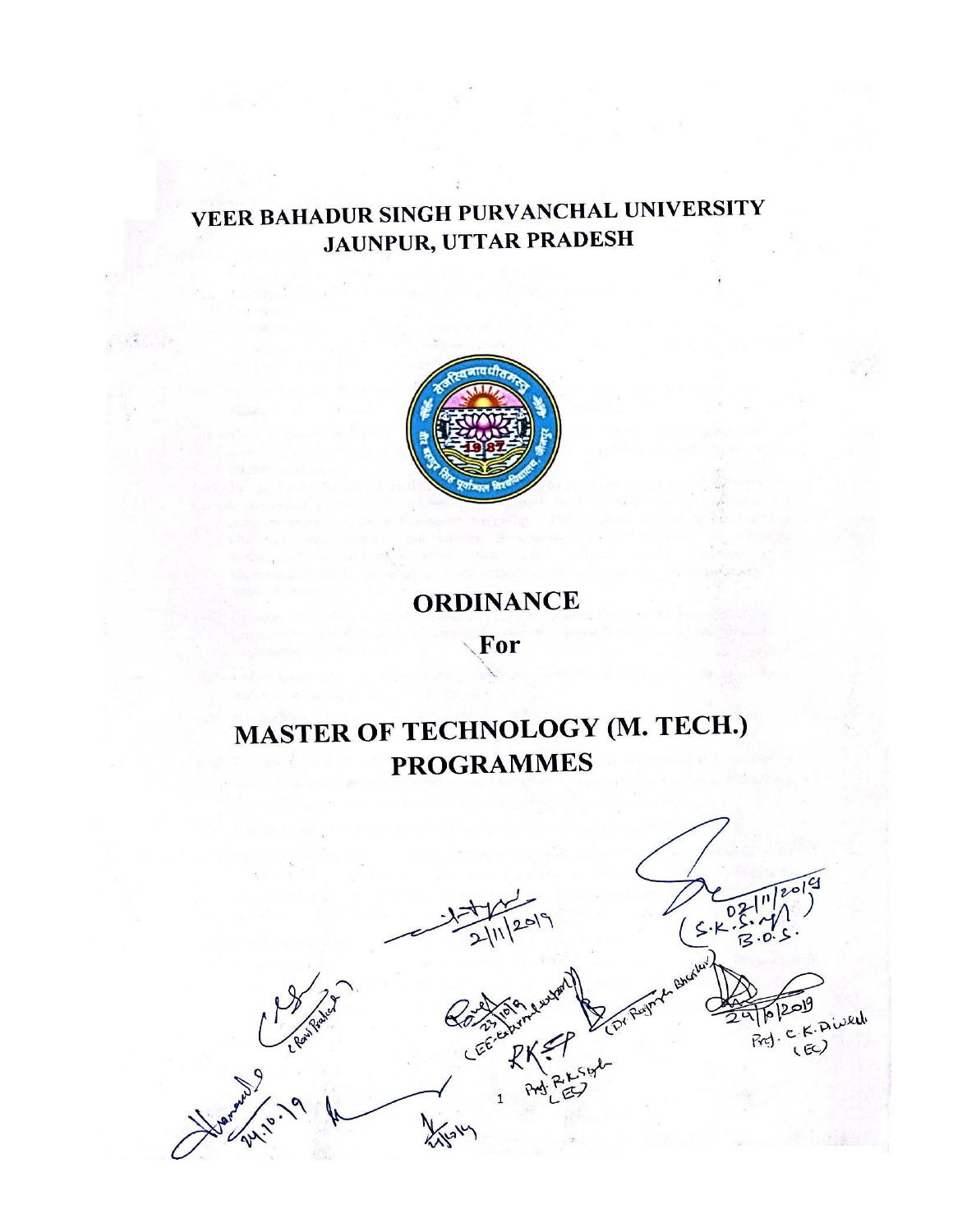#### **CHOICE BASED CREDIT SYSTEM (CBCS) ORDINANCE GOVERNING THE DEGREE OF MASTER OF TECHNOLOGY (M.TECH) PROGRAMS**

#### **DEFINITIONS OF KEY WORDS:**

- (i) **University**: Veer Bahadur Singh Purvanchal University, Jaunpur, UP, INDIA.
- (ii) **Academic Year:** Two consecutive (one odd followed by one even) semesters constitute one academic year.
- (iii) **Semester**: Each semester will consist of 15-18 weeks of academic work equivalent to 90 actual teaching days. The odd semester may be scheduled from July to December and even semester from January to June.
- (iv) **Choice Based Credit System (CBCS):** The CBCS provides choice for students to select from the prescribed courses (core and elective courses).
- (v) **Credit Based Semester System (CBSS):** Under the CBSS, the requirement for awarding a degree or certificate is prescribed in terms of number of credits to be earned by the students.
- (vi) **Programme**: An educational programme leading to award of a Post graduate Degree.
- (vii) **Courses/Subject**: Usually referred to, as 'papers' is a component of a programme. All subjects need not carry the same weightage. The courses should define learning objectives and learning out comes. A course may be designed to comprise lectures/tutorials/laboratory work/ field work/ project work/ seminars/ term papers/assignments/ dissertation/ viva/ presentations/ self-study etc. or a combination of some of these.
- (viii) **Branch**: Specialization or discipline of M. Tech. Degree Programme, like Electrical Engineering, Mechanical Engineering, Computer Science & Engg, and Electronics & Communication Engg.
- (ix) **Letter Grade**: It is an index of the performance of students in a said course. Grades are denoted by letters A, B, C, D, E and F.
- (x) **Grade Point**: It is a numerical weightage allotted to each letter grade on a 10-point scale.
- (xi) **Credit**: A unit by which the course work is measured. It determines the number of hours of instructions required per week. One credit is equivalent to one hour of teaching (lecture or tutorial) or two hours of practical work/field work per week.
- (xii) **Credit Point**: It is the product of grade point and number of credits for a course.
- (xiii) **Semester Grade Point Average (SGPA):** It is a measure of academic performance of a student in a semester. It is the ratio of total credit points secured by a student in various courses registered in a semester and the total course credits taken during that semester. It shall be expressed up to two decimal places.
- (xiv) **Cumulative Grade Point Average (CGPA):** It is a measure of overall cumulative performance of a student of all semesters. The CGPA is the ratio of total credit points earned by a student in various courses in all semesters and the sum of the total credits of all courses in all the semesters. It is expressed up to two decimal places.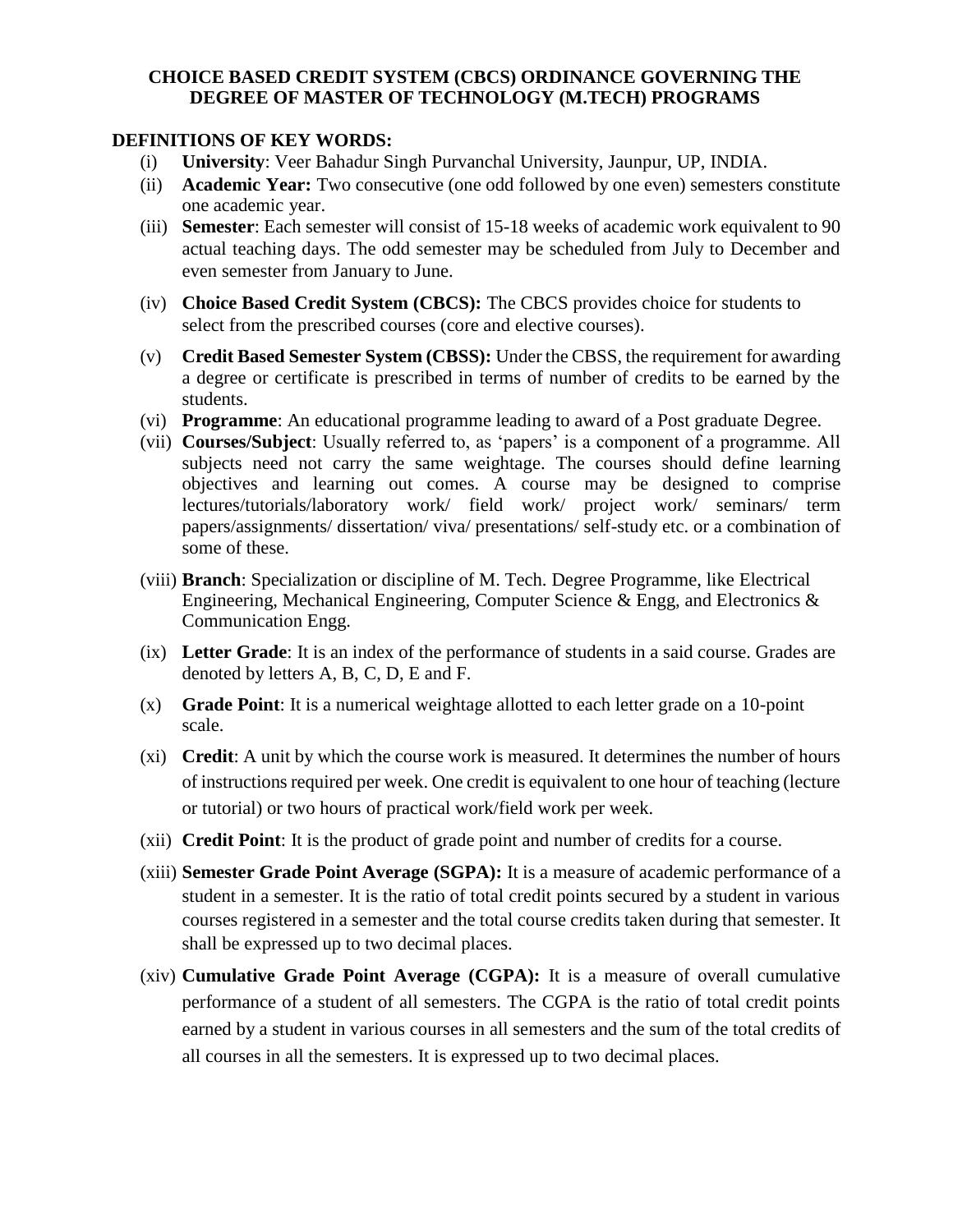- (xv) **First Attempt**: If a student has completed all formalities and become eligible to attend the examinations and has attended at least one subject of passing, such attempt (first sitting) shall be considered as first attempt.
- (xvi) **Transcript or Grade Card or Certificate**: Based on the grades earned, a grade sheet/certificate shall be issued to all the registered students at the end of every academic year. The grade sheet/certificate will display the course details (code, title, number of credits, grade secured) along with SGPA of both semesters and CGPA earned till that academic year.

## **ORDINANCES FOR MASTER OF TECHNOLOGY PROGRAMMES**

## **1. SHORT TITLE AND COMMENCEMENT**

- 1.1 These Ordinances shall be called the Ordinances for the Master of Technology (M. Tech) Programmes of the University.
- 1.2 These Ordinances shall come into force with effect from the Academic Council/Executive Council may decide on this behalf.

## **2. ELIGIBILITY FOR ADMISSIONS**

- 2.1 Eligibility for admission in the M. Tech. Programme shall be the Bachelor's degree in the appropriate branch.
- 2.2 The Academic Council of the University shall have power to amend or repeal the eligibility criteria laid down at clause 2.1.

## **3. ADMISSION**

- 3.1 University shall permit admission to M. Tech. Programmes and award M.Tech. Degrees to only such courses those are duly approved by AICTE/Academic Council.
- 3.2 Admission to M.Tech. Programmes in the first year will only be made through GATE/Entrance test(s) conducted by the University followed by counseling(s)/Merit.
- 3.3 Admission on migration of a candidate from any other University to the University is not permitted.
- 3.4 Reservation in admission to an M.Tech. programme shall be governed by the AICTE/State Government/ Central Government rules. Where such rules are at variance with each other, the decision of Academic Council/Executive Council shall be final.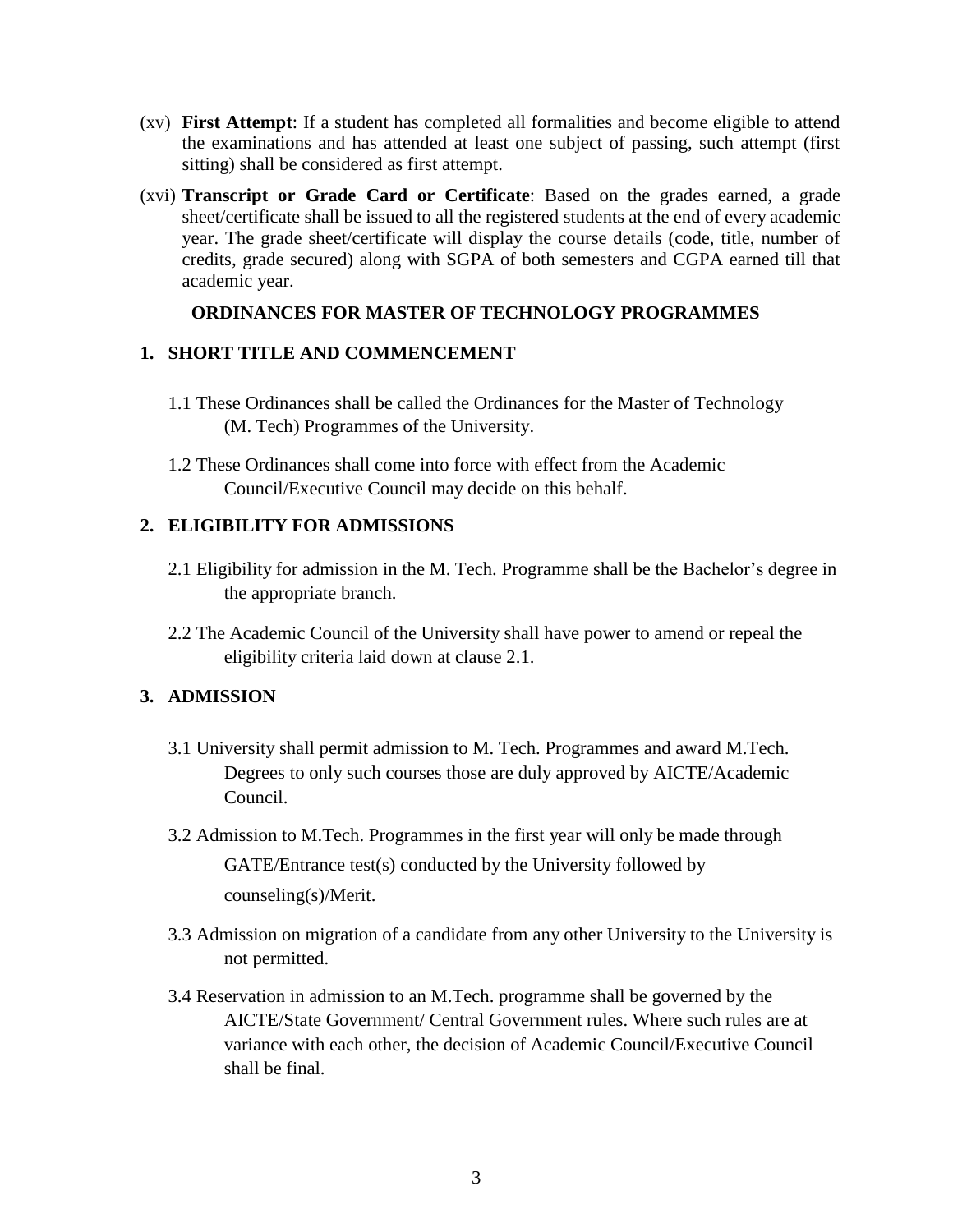#### **4. DURATION OF PROGRAMME**

- 4.1 Total duration of M.Tech. Programme shall be 2 years, each year comprising of two semesters. Each semester shall normally have teaching for the 90 working days or as prescribed by A.I.C.T.E. from time to time.
- 4.2 The student admitted to M.Tech. Programme shall complete the course within a period of four academic years from the date of first admission, failing which he/she has to discontinue the M.Tech. Programme.
- 4.3 A student, who has failed twice in first year due to any reason (either due to his/her non-appearance or he/she being not permitted to appear in semester examinations) shall not be allowed to continue his/her studies further.
- 4.4 The minimum credit requirement for M. Tech. degree is 68 credits. The lower and upper limit for course credits registered in a semester by a full time students are: Lower limit - 11 Credits, Upper limit - 21 Credits

#### **5. CURRICULUM**

- 5.1 The 2 year curriculum has been divided into 4 semesters and shall include lectures, tutorials, practical, projects, and Dissertation etc. as defined in the course structure and executive instructions issued by the University from time to time.
- 5.2 The curriculum may also include such other curricular, co-curricular and extracurricular activities as may be prescribed by the University from time to time.

#### **6. ATTENDANCE**

- 6.1 Every student is required to attend all the lectures, tutorials, practicals and other prescribed curricular and co-curricular activities. The attendance can be condoned upto 25% on medical grounds or for other genuine reasons beyond the control of students.
- 6.2 A further relaxation of attendance upto 15% for a student can be given by Head of Institution provided that he/she has been absent with prior permission of the Head of the institution for the reasons acceptable to him.
- 6.3 No student will be allowed to appear in the end semester examination if he / she does not satisfy the overall average attendance requirements of clause no. 6.1 and 6.2 and such student(s) shall be treated as having failed.
- 6.4 The attendance shall be counted from the date of admission in the college or start of academic session whichever is later.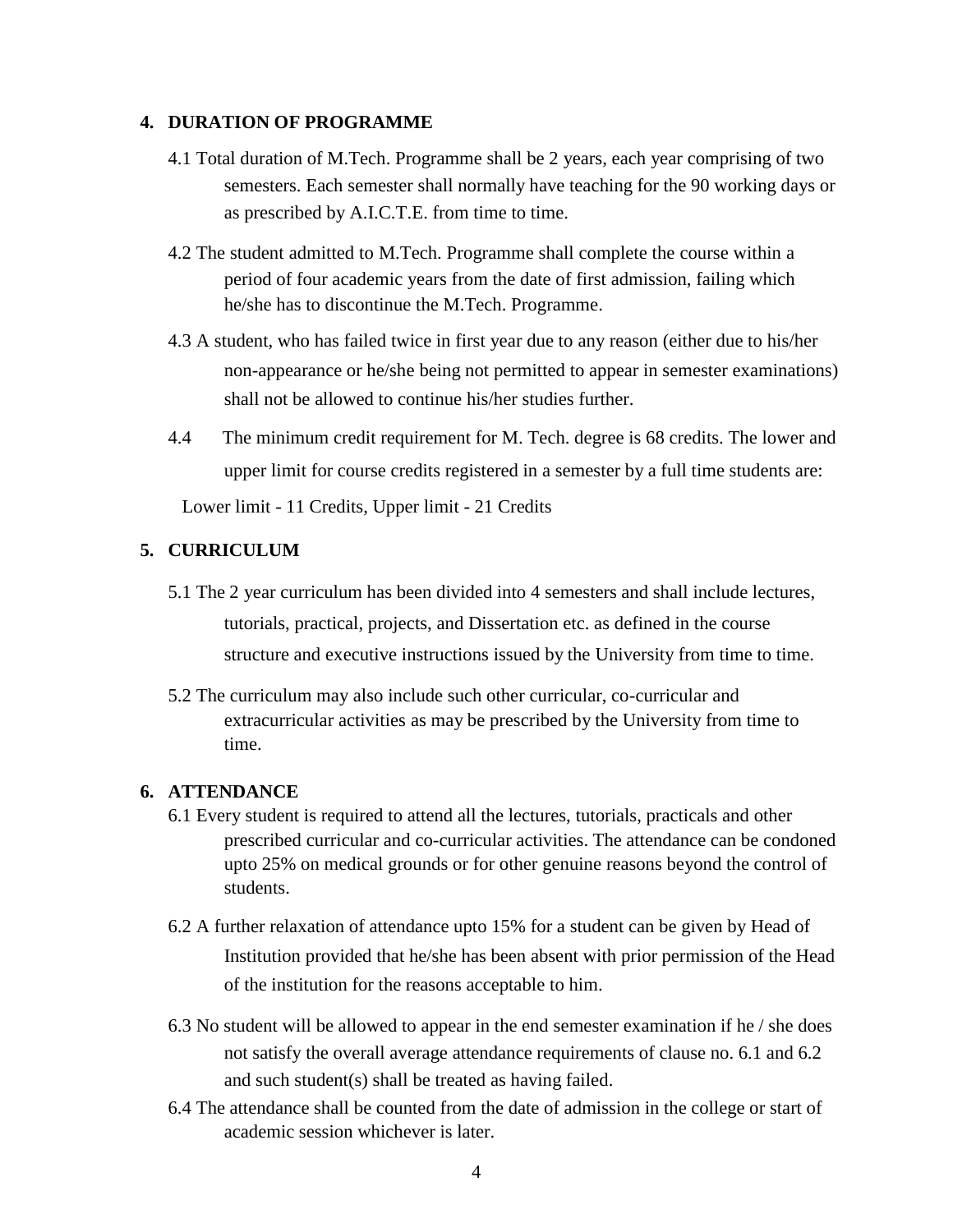#### **7. CHANGE OF BRANCH**

Change of branch shall not be permitted.

#### **8. EXAMINATION**

- 8.1 The performance of a student in a semester shall be evaluated through continuous class assessment and end semester examination. The continuous assessment shall be based on class tests, assignments/tutorials, quizzes/viva-voce and attendance. The marks for continuous assessment (Sessional marks) shall be awarded at the end of the semester. The end semester examination shall be comprised of written papers, practicals and viva-voce, inspection of certified course work in classes and laboratories, project work, design reports or by means of any combination of these methods.
- 8.2 The distribution of marks for sessional, end semester theory papers, practicals and other examinations, seminar and dissertation shall be as prescribed.
- 8.3 The marks obtained in a subject shall consist of marks allotted in end semester theory paper and sessional work.

#### **9. ELIGIBILITY OF PASSING**

- 9.1 A student who obtained Grades A to E shall be considered as passed. If a student secured "F" grade, he /she has to reappear for the examination. It is mandatory for a student to earn the required credits as mentioned in Section 4.4.
	- (a) For passing in theory subject, student shall secure minimum of 40% of the maximum relative marks prescribed by the university for end sem examination and 50% of the marks in the aggregate relative marks in the subject including sessional marks i.e,Minimum passing grade is "E".
	- (b) For passing in Practical / Internship/ Project/ Viva-voce examination , a student shall secure a minimum of 50% relative marks in the end sem university examination in the relevant Practical / Internship/ Project/ Viva-voce and 50% of relative maximummarks in the aggregate marks in the Practical / Internship/ Project/ Viva – voce including sessional marks i.e. Minimum passing grade in a course is "E".
	- (c) For passing a subject which has only TA component and No ESE component (such as Seminar), a student shall secure a minimum of 50% of the maximum relative marks prescribed, i.e. minimum passing grade is "E".
- 9.2 Students who do not satisfy the condition 9.1 or remains absent shall be deemed to have failed in that subject and may reappear in the University examination in the subsequent examinations. However, the sessional marks awarded to the student/s at previous attempt in the concerned subject will be carried forward.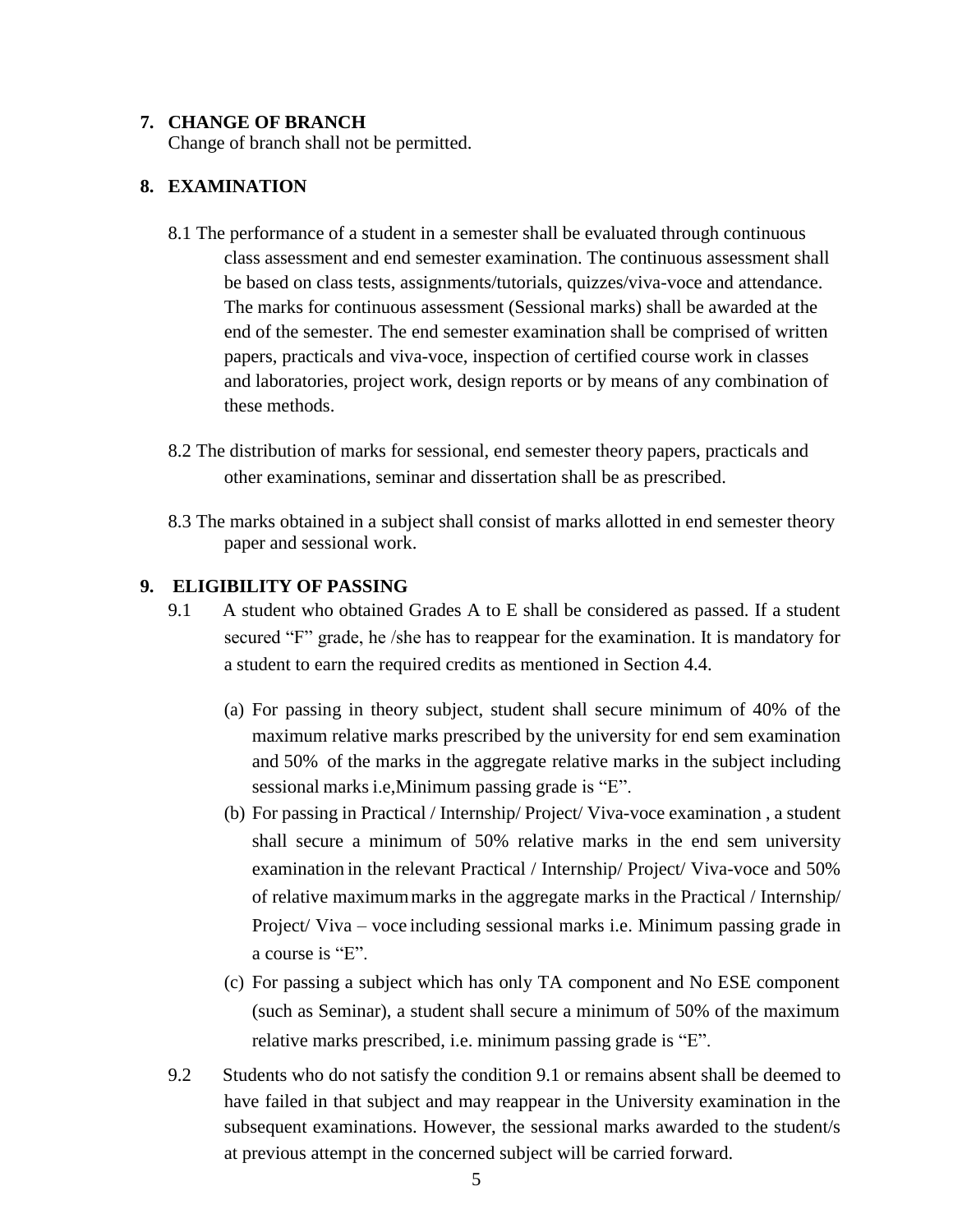- 9.3 The student who passes a course of a semester as per 9.1 shall not be allowed to appear again in the examination of same subject, unless he/she opts for abandoning of results as per 9.4-9.8.
- 9.4 A student may, at his/her desire, opt to abandon his/her performance of a semester in following manner.
	- (a) A student may opt to abandon his/her performance in University Examination of any or both semesters of the same academic year only.
	- (b) A student may opt to abandon his/her Total Performance of the Semester which includes performance in University Examination and Sessional Marks.
	- (c) A student shall be allowed to abandon the performance maximum twice during the entire programme of study.
	- (d) Performance of a semester, once abandoned, cannot be claimed again.
- 9.5 A student, who opts to abandon the performance of a semester as per clause 9.4 shall abandon performance in all the courses of that semester, irrespective of the fact whether the student has passed or failed in any subject of that semester, unless he/she opts for the provision of clause 9.7.
- 9.6 A student, who opts to abandon the total performance of the semester including sessional marks, has to take readmission for the relevant semester. Readmission to the First semester in such case shall not be considered as fresh admission i.e., the student will continue to have the same University Roll Number, which was allotted earlier.
- 9.7 A student, who opted to abandon his/her performance only in the University examination of a semester and does not desire readmission, shall be permitted to re-appear in examinations of all the subjects of the semester in the subsequent examinations as an Ex-Student. However, the sessional marks obtained by the student in the abandoned semester shall be retained.
- 9.8 Such students who opted to abandon the performance at final semester are eligible for the award of Division at the M. Tech. degree level, but are not eligible for the award of ranks and Distinction.
- 9.9 A student shall be declared to have completed the programme of M. Tech. Degree, provided the student has undergone the stipulated course work as per the ordinances and has earned at least 68 Credits.

### **10. PROMOTION AND ELIGIBILITY FOR THE EXAMINATION**

- 10.1 There shall not be any restriction for promotion from a semester to the subsequent semester, provided the student has fulfilled the attendance requirement and fulfilled the requirement of ordinance 4.4 & 10.2.
- 10.2 For promotion from one semester to next semester the minimum credit required are 50% of the total credits of the subjects opted for the study in the semester.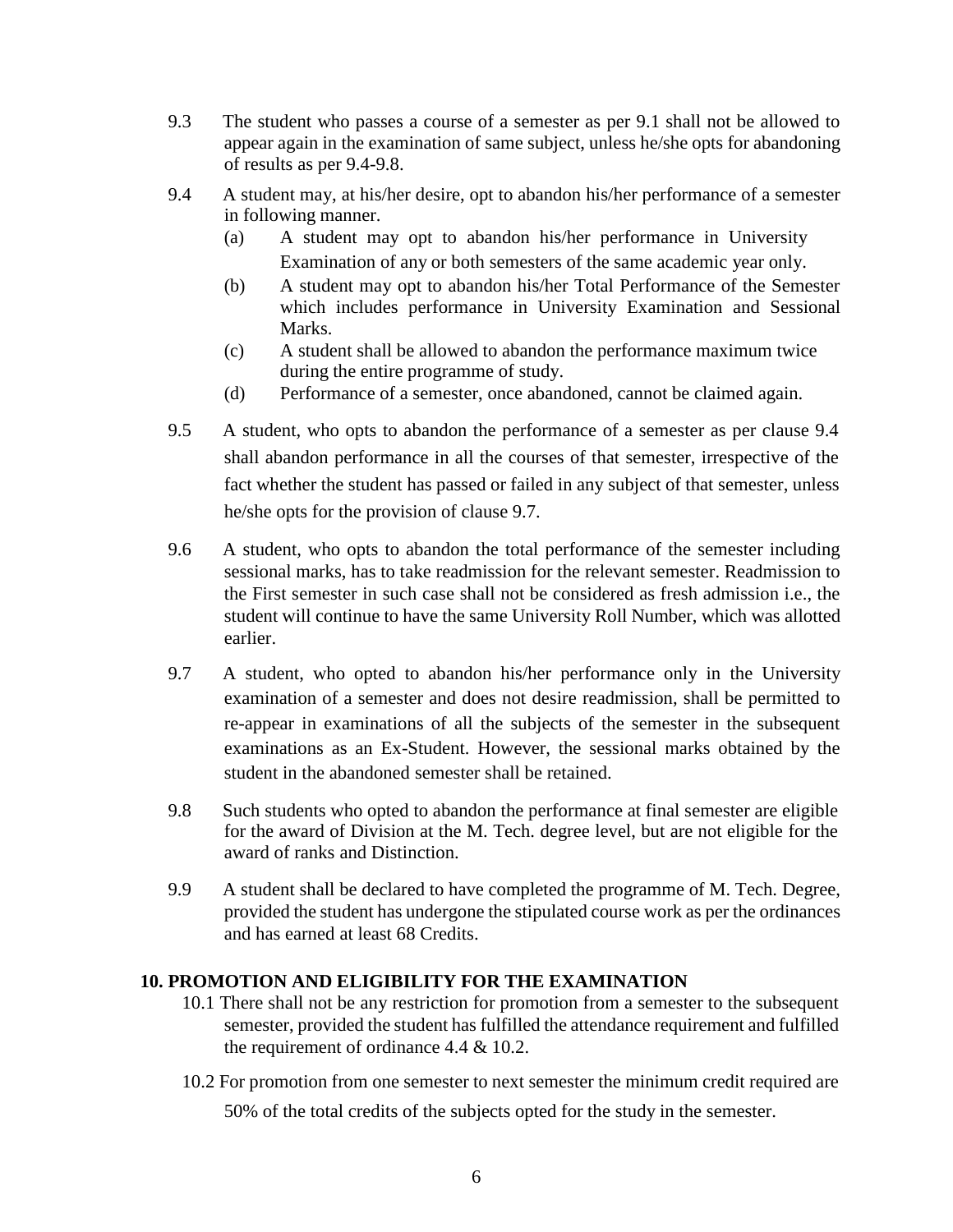#### **11. CARRYOVER SYSTEM**

All carryover examinations shall be held only with end semester examination.

#### **RE-ADMISSION IN THE INSTITUTION**

A candidate may be allowed for re-admission provided he/she satisfies one of the following conditions:

- 11.1 A candidate is declared fail
- 11.2 A candidate did not appear in a semester examination / or he/she was not granted permission to appear in the examination
- 11.3 A candidate has been detained by the institute and subsequently has been permitted to take re-admission.
- 11.4 A candidate as an ex-student passed the examination of the same semester or qualified for carryover system.
- 11.5 A candidate promoted with carry over subjects and he/she opted for readmission.
- 11.6 A candidate who opts to abandon the performance as per clause 9.6.

#### **12. COURSES**

12.1 There will be four types of courses.

- (i) **Core Courses:** This is the course which is to be compulsorily studied by a student as a core requirement to complete the requirements of a program in a said discipline of study.
- (ii) **Elective Courses:** This is course, which can be chosen from the pool of papers. It may be supportive to the discipline/ providing extended scope/enabling an exposure to some other discipline / domain / nurturing student proficiency skills.
- (iii) **Seminar**: This is a course in which the student will have to prepare a report and make a presentation on the topic decided in consultation with the faculty member(s).
- (iv) **Dissertation**: In dissertation the student will have to have work on a research topic under the guidance of supervisor(s). Write a dissertation report and make a presentation of the research work carried out through the semester(s).
- 12.2 The minimum number of students to be registered for an Elective to be offered shall be not less than 05.
- 12.3 A student shall exercise his/her option in respect of the electives and register for the same at the beginning of the concerned semester. The student may be permitted to opt for change of elective subject within 15 days from the date of commencement of the semester as per the calendar of the University.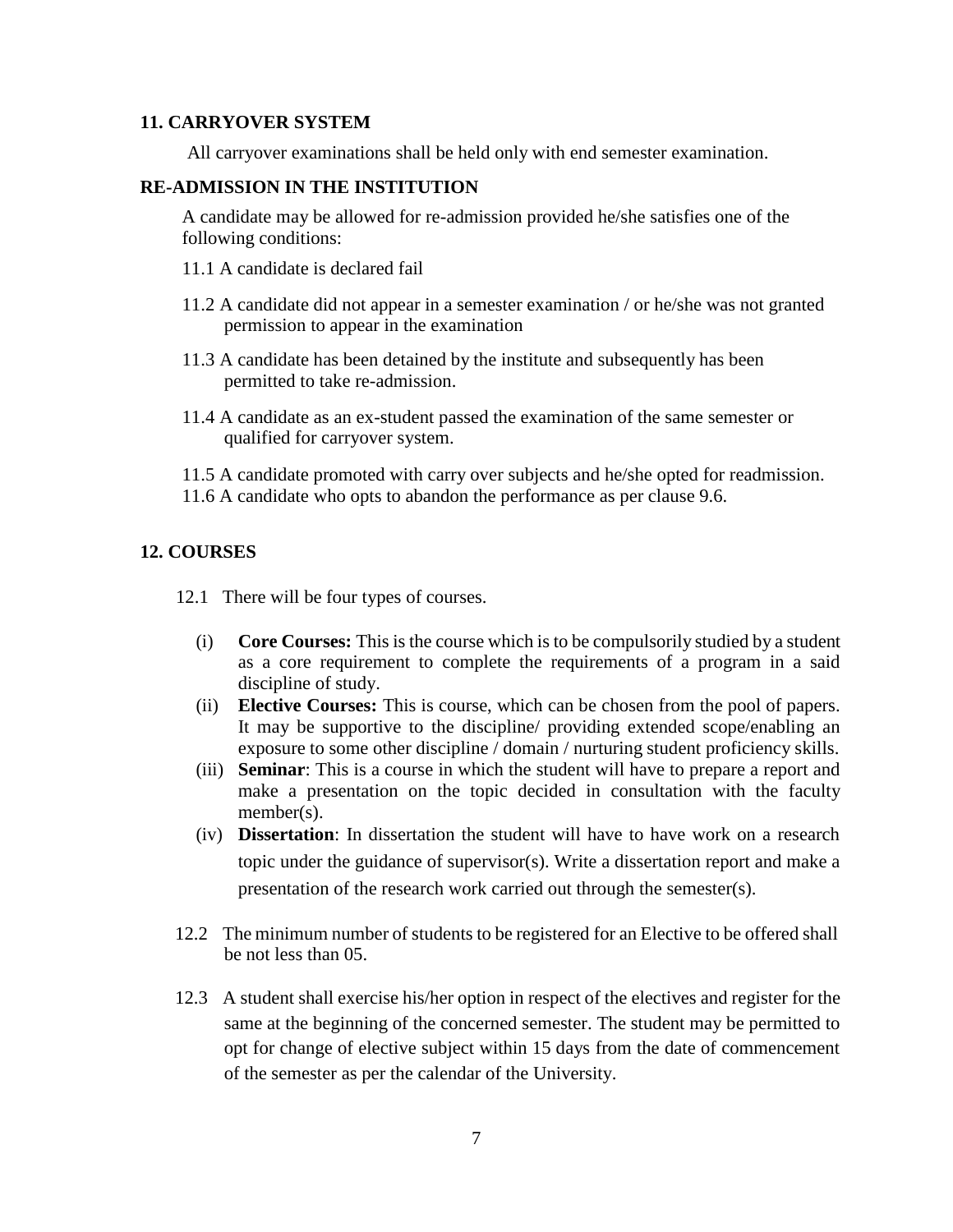#### **13. COMPUTATION OF SGPA AND CGPA**

13.1 (a) An relative grading system wherein the marks earned by a student in a subject shall be converted to grades, and every semester results will be declared with semester grade point average (SGPA).

(b) The CGPA will be calculated only after the last semester of the programme. The grading system is based on the following letter grades and grade points scale as given below:

|                     |                    |                  | Very      |           |             |        |
|---------------------|--------------------|------------------|-----------|-----------|-------------|--------|
| <b>Level</b>        | <b>Outstanding</b> | <b>Excellent</b> | Good      | Good      | <b>Pass</b> | Fail   |
| <b>Letter Grade</b> |                    |                  |           |           |             |        |
| <b>Grade Points</b> | 10                 |                  |           |           |             |        |
| Score (Marks)       |                    | $90$             | < 80,     | < 70,     | $60$        |        |
| $Range(\%)$         | $\geq 90$          | $\geq 80$        | $\geq 70$ | $\geq 60$ | $\geq 50$   | $<$ 50 |

- 13.2 A student obtaining Grade "F" shall be considered failed and will be required to reappear in the examination. Such students after passing the failed subject in subsequent examination/s will be awarded with grade according to marks he/she scores in the subsequent examination/s.
- 13.3 The University has right to scale/moderate the theory exam/practical exam/sessional marks of any subject whenever required for converting of marks in to letter grades on the basis of the result statistics of the University as in usual practice.

#### **13.4 Computation of SGPA and CGPA**

The following procedure will be used to compute the Semester Grade Point Average (SGPA) and Cumulative Grade Point Average (CGPA):

- (a) The SGPA is the ratio of sum of the product of the number of credits with the grade points scored by a student in all the courses taken by a student and the sum of the number of credits of all the courses undergone by a student, i.e **SGPA** (Si) =  $\Sigma$ (Ci x Gi) /  $\Sigma$ Ci Where  $\dot{C}_i$  is the number of credits of the i<sup>th</sup> course and Gi is the grade point scored by the student in the i<sup>th</sup> course.
- (b) The CGPA is also calculated in the same manner taking into account all the courses undergone by a student till the end of semester of assessment, i.e. **CGPA** =  $\Sigma$ (Ci x Si) / Σ Ci where Si is the SGPA of the ith semester and Ci is the total number of credits in that semester.
- (c) The SGPA calculated in each and every semester and CGPA calculated at the end of the last semester of the programme shall be rounded off to 2 decimal places and reported in the transcripts.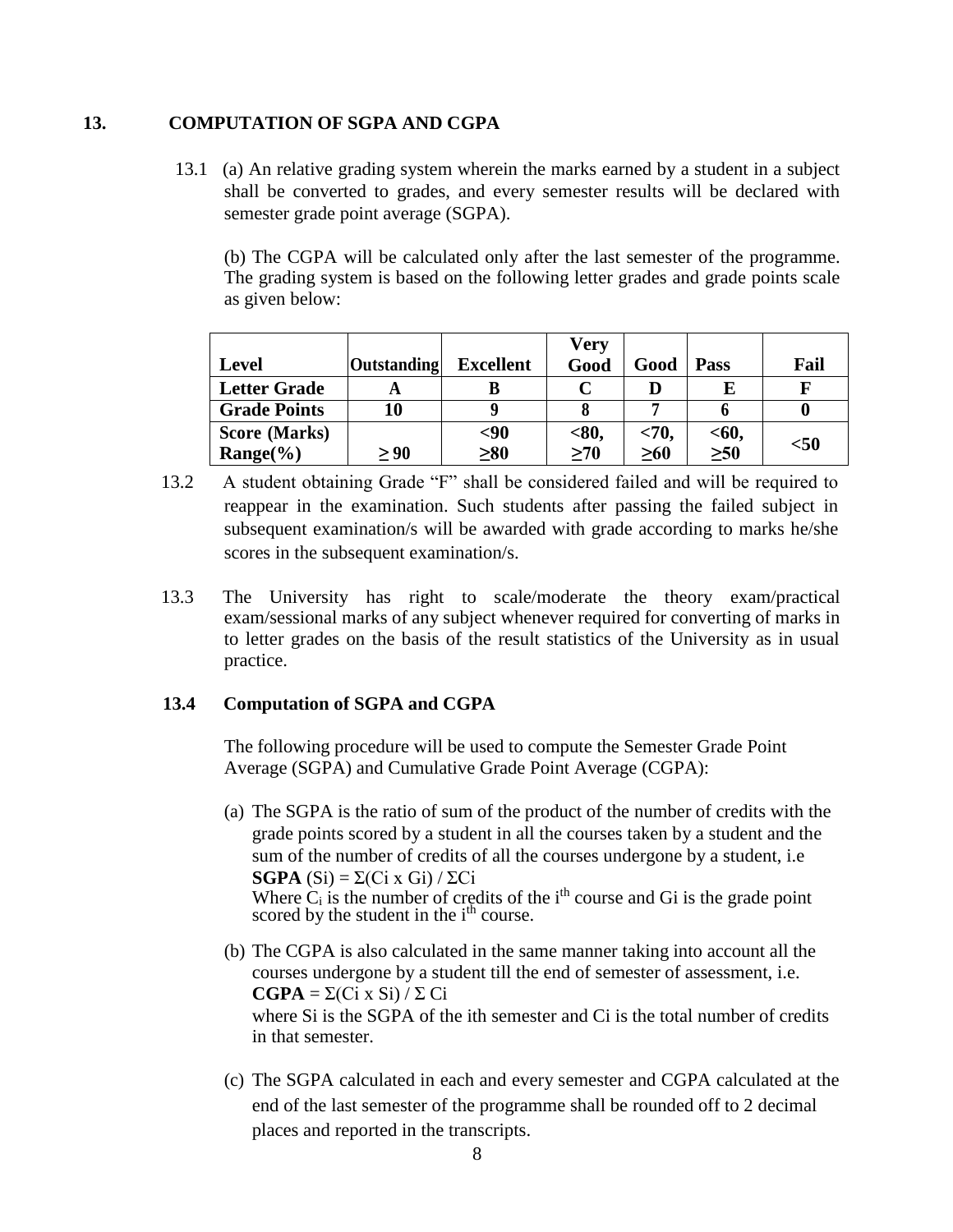## **Illustration for Computation of SGPA and CGPA**

| -<br><b>Course</b> | <b>Credit</b> | <b>Grade letter</b> | <b>Grade point</b> | <b>Credit Point</b><br>(Credit * Grade) |
|--------------------|---------------|---------------------|--------------------|-----------------------------------------|
| Course 1           |               |                     | 8                  | $3x8 = 24$                              |
| Course 2           |               | E                   | 6                  | $3x6 = 18$                              |
| Course 3           | 3             | D                   | 7                  | $3x7 = 21$                              |
| Course 4           |               | A                   | 10                 | $3x10=30$                               |
| Course 5           |               | E                   | 6                  | $2x6 = 12$                              |
| Course 6           |               | E                   | 6                  | $2x6 = 12$                              |
| Course 7           |               | B                   | 9                  | $2x9 = 18$                              |
| Total              | 18            |                     |                    | 135                                     |

## **Computation of SGPA Illustration No.1**

**Thus, SGPA= 135/18=7.5**

#### **Illustration No.2**

| <b>Course</b> | <b>Credit</b> | <b>Grade letter</b> | Grade point | <b>Credit Point</b><br>(Credit * Grade) |
|---------------|---------------|---------------------|-------------|-----------------------------------------|
| Course 1      |               | C                   | 8           | $3x8 = 24$                              |
| Course 2      | 3             | E                   | 6           | $3x6 = 18$                              |
| Course 3      | 3             | D                   | 7           | $3x7 = 21$                              |
| Course 4      | 3             | A                   | <b>10</b>   | $3x10=30$                               |
| Course 5      | ን             | F                   | 0           | $2x0=00$                                |
| Course 6      |               | E                   | 6           | $2x6 = 12$                              |
| Course 7      |               | E                   | 6           | $2x6 = 12$                              |
| Total         | 18            |                     |             | 117                                     |

**Thus, SGPA= 117/18=6.5**

**Illustration No.2 (a)**

| <b>Course</b> | Credit | Grade letter | <b>Grade point</b> | <b>Credit Point</b><br>(Credit * Grade) |
|---------------|--------|--------------|--------------------|-----------------------------------------|
| Course 5      |        |              |                    | $3x6 = 18$                              |

## **Ci (First Attempt)-117 + Ci (subsequent attempt)-18 = 135**

**Thus, SGPA= 135/18=7.5 Illustration No.3**

| Course   | <b>Credit</b> | <b>Grade letter</b> | <b>Grade point</b> | <b>Credit Point</b><br>(Credit * Grade) |
|----------|---------------|---------------------|--------------------|-----------------------------------------|
| Course 1 |               |                     |                    | $3x8 = 24$                              |
| Course 2 |               |                     |                    | $3x9 = 27$                              |
| Course 3 |               |                     |                    | $10x9 = 90$                             |
| Total    | .6            |                     |                    | 141                                     |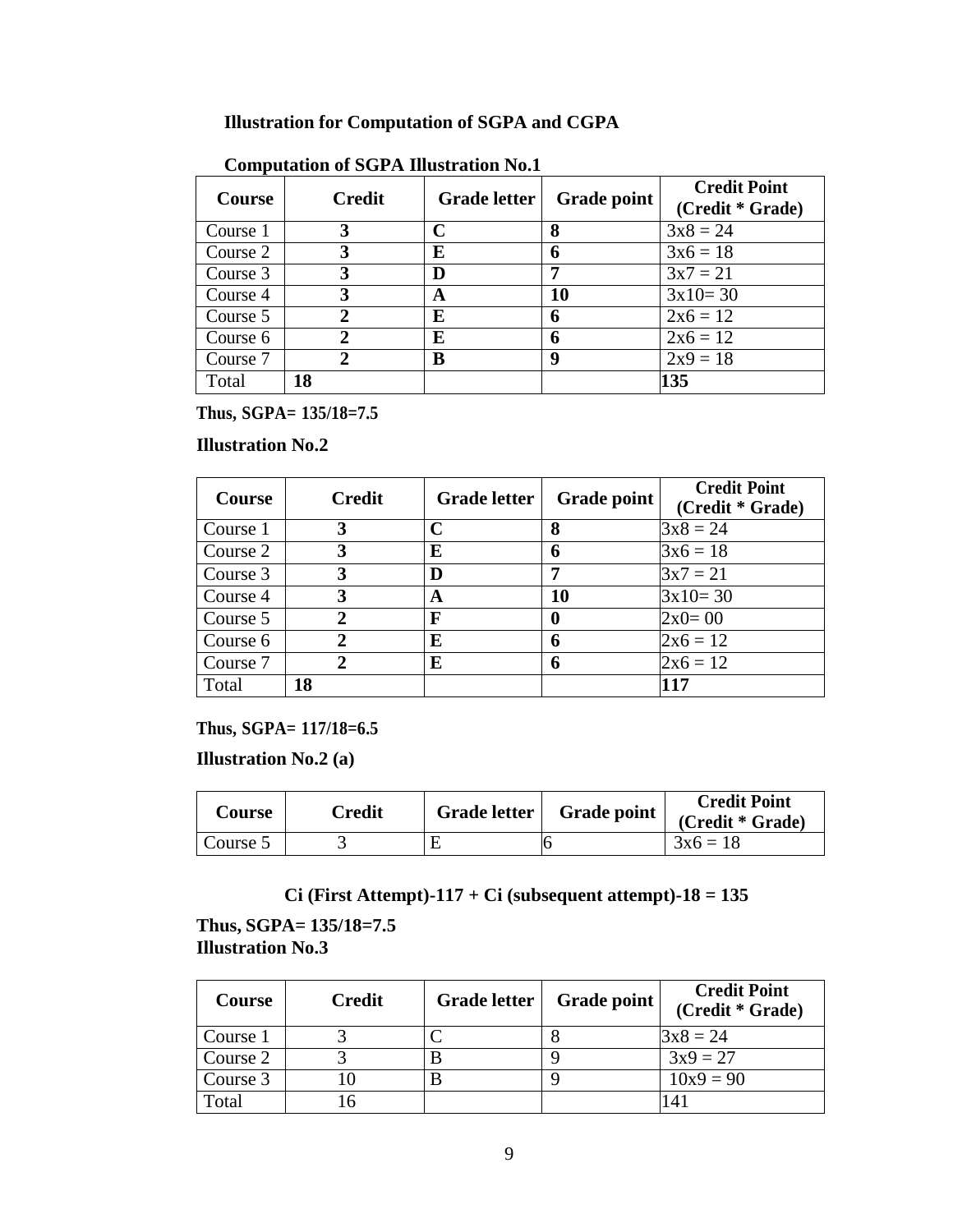#### **Thus, SGPA= 141/16=8.81**

#### **Illustration No.4**

| Course       | Credit | Grade letter Grade point | Credit Point     |
|--------------|--------|--------------------------|------------------|
|              |        |                          | (Credit * Grade) |
| Course 1     | 16     |                          | $16x8 = 128$     |
| <b>Total</b> | 16     |                          | 128              |

**Thus, SGPA= 128/16=8.00**

#### **SGPA after Final Semester**

| <b>Sem.-1</b> | <b>Sem.</b> - 2 | Sem. $-3$   | Sem. – 4    |  |
|---------------|-----------------|-------------|-------------|--|
| Credit: 18    | Credit : 18     | Credit : 16 | Credit : 16 |  |
| SGPA:7.5      | SGPA:7.5        | SGPA:8.81   | SGPA:8.0    |  |

#### **Thus,**  $CGPA = (7.5*18 + 7.5*18 + 8.81*16 + 8*16) / 68 = 7.93$

13.5 Transcript (Format): Based on the above recommendations on Letter grades, grade points, SGPA of each and every semester a consolidated transcript indicating the performance in all semesters and CGPA calculated at the end of last semester of the programme may be issued.

#### **14 CONVERSION OF GRADES INTO PERCENTAGE**

Conversion formula for the conversion of CGPA into Percentage is [CGPA Earned] x 10= Percentage of marks scored.

Illustration: [CGPA Earned  $8.2$ ] x  $10 = 82.0\%$ 

#### **15 AWARD OF DIVISION, RANK AND MEDALS**

- 15.1 Division and CGPA shall be awarded only after the Fourth and final semester examination based on integrated performance of the candidate for all the four semesters as per following details.
	- (a) A candidate who qualifies for the award of the degree securing E or above grades in all subjects pertaining to all semesters in his/her first attempt within four consecutive semesters (two academic years and in addition secures a CGPA of 7.5 and above shall be declared to have passed the examination in FIRST DIVISION WITH HONOURS, subject to clause 9.8.
	- (b) A candidate who qualifies for the award of the degree by securing E or above grades in all subjects of all the semesters within a maximum period of four semesters, after his/her commencement of study in the 1stsemester and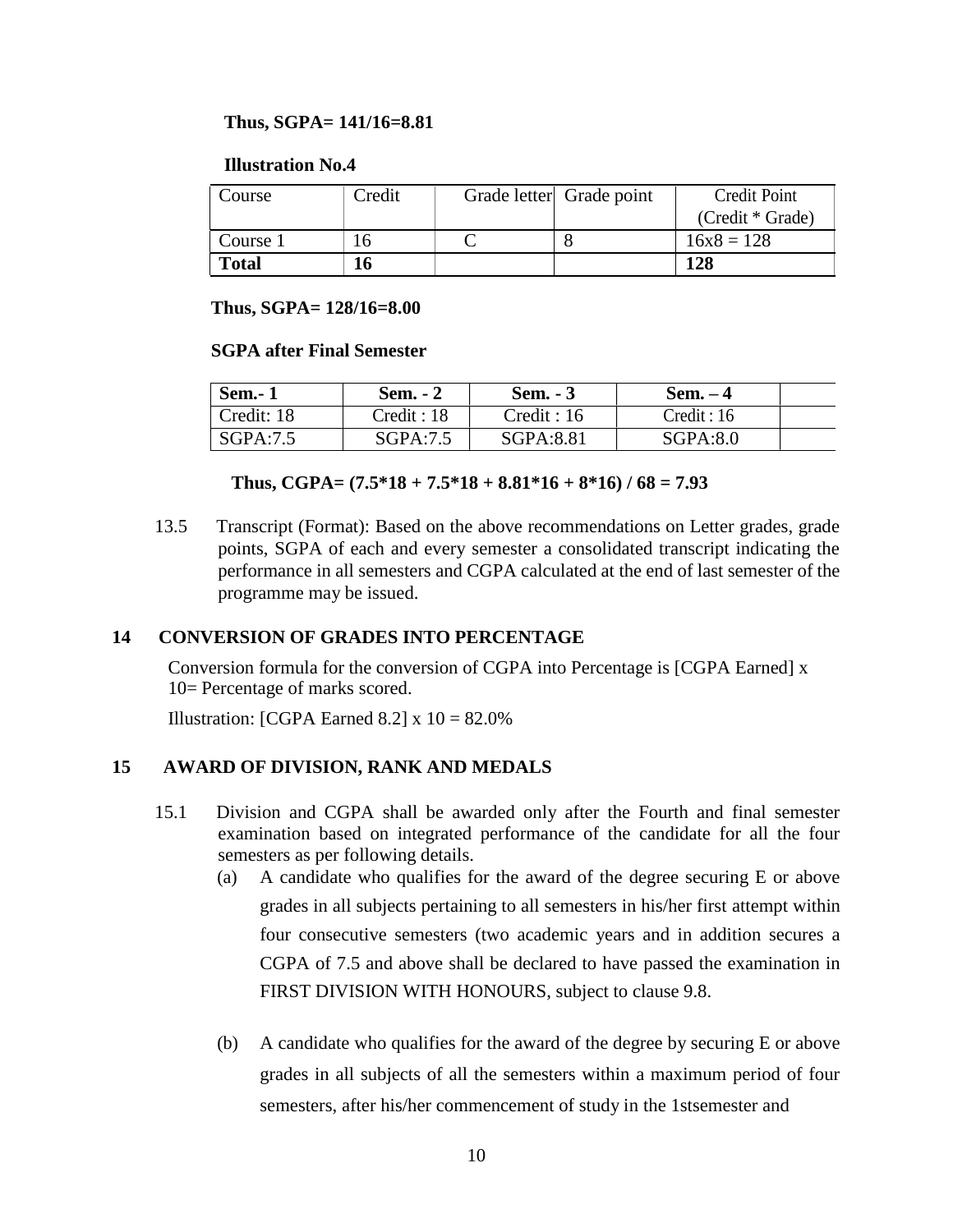secures CGPA not less than 6.0 shall be declared to have passed the examination in FIRST DIVISION.

- (c) All other candidates who qualify for the award of degree by securing E or above grades in all subjects of all semesters within a maximum period of four semesters as applicable, after his/her commencement of study in the 1<sup>st</sup>semester shall be declared to have passed the examination in SECOND DIVISION.
- 15.2 For award of ranks in a branch, a minimum of 10 students should have appeared in the final semester dissertation examination subject to clause 10.8. The total number of ranks awarded shall be 10% of total number of students appeared in final semester dissertation examination or 10 students, whichever is less in that branch.

#### **16 SCRUTINY AND REVALUATION**

16.1 Scrutiny shall be allowed in only theory papers.

16.2Revaluation of theory/practical papers is not permitted.

#### **17. UNFAIR MEANS**

Cases of unfair means shall be dealt as per the rules of the University.

#### **18. AWARD OF SESSIONAL MARKS**

Sessional marks for theory subjects, practical and seminar shall be awarded in the following manner:

- (a) Theory Subjects:
	- (i) Class test will comprise two third weightage with two mid-term tests of equal weightage
	- (ii) Teacher Assessment Tutorial/Assignment/ Quizzes/ Attendance comprises one third weightage.
- (b) Practical,
	- (i) Two mid-term viva-voce/tests of equal weightage 50%
	- (ii) Teacher Assessment: Lab, Record 25%, Attendance 25%
- (c) Make-up test may be held only for those students who could not appear in any one of mid-term class tests due to genuine reasons for which the prior permission from the Head of Institution/College was taken. Make up test shall ordinarily be held about two weeks before the semester examination. The syllabus for the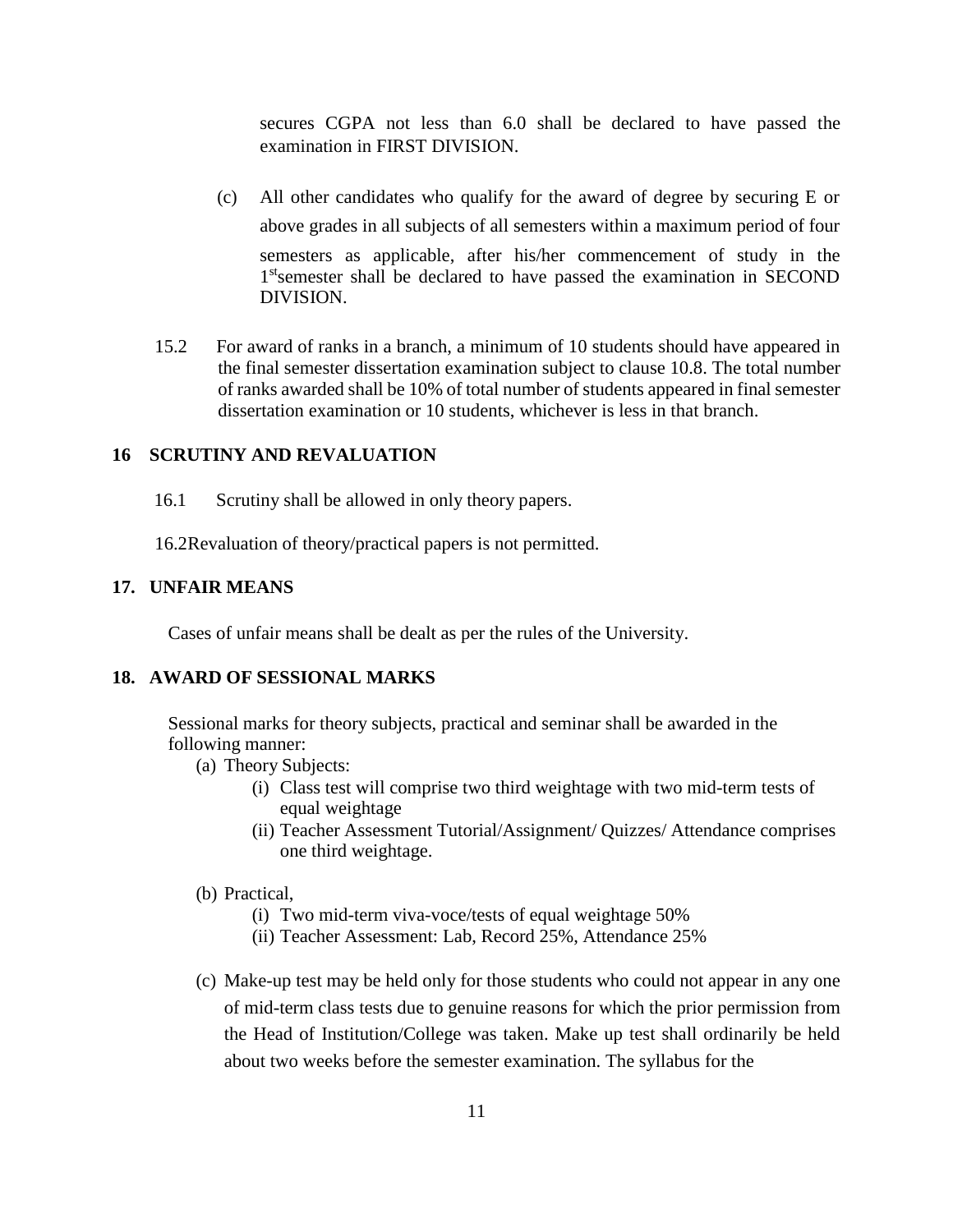make-up test shall be the whole syllabus covered by the subject teacher upto that time.

- (d) The marks of Seminar shall be awarded on the following basis:
	- (i) Write-up / Report 50%
	- (ii) Presentation 50%

#### **19. DISSERTATION SUBMISSION**

- 19.1 The medium of expression for the dissertation shall be English language.
- 19.2 The dissertation shall satisfy the following conditions:
	- (i) It should be satisfactory as far as its scientific/technical/literary presentation is concerned.

The dissertation should be submitted along with the 'Originality Report' using an anti-plagiarism software e.g. Turnitin or similar software. The student shall also provide a certificate of non-plagiarism duly countersigned by the dissertation supervisor/ guide. The colleges will forward the M.Tech thesis along with Turnitin plagiarism check report having similarity less than 20 %.

- (ii) It is presumed that a candidate would endeavor to present quality work in the dissertation leading to get the results published in one UGC listed International Journal (preferably SCI/SCOPUS indexed) or two International conference papers (e.g. IEEE reviewed conference or equivalent). The thesis evaluation panel will give due consideration on this point while awarding marks for dissertation.
- (iii) If the conditions stated at 19.2 (ii) is not met then the dissertation will get reviewed by one expert from IITs/NITs/Accredited Institutes/ or equivalent Institutes of National importance before viva voce.
- (iv) The dissertation shall be typed as per the prescribed format and specifications given in the Ph.D. Ordinance of the University.

#### **20. AWARD OF DISSERTATION MARKS**

- 20.1 Session marks for the dissertation shall be awarded jointly by the supervisor(s)/guide, Head of the Department and a senior faculty member of the department.
- 20.2 Final dissertation evaluation will be carried out by an external examiner. The viva voce will be held in the concerned department of the University. The marks shall be awarded by the external examiner(s) and supervisor(s)/guide.